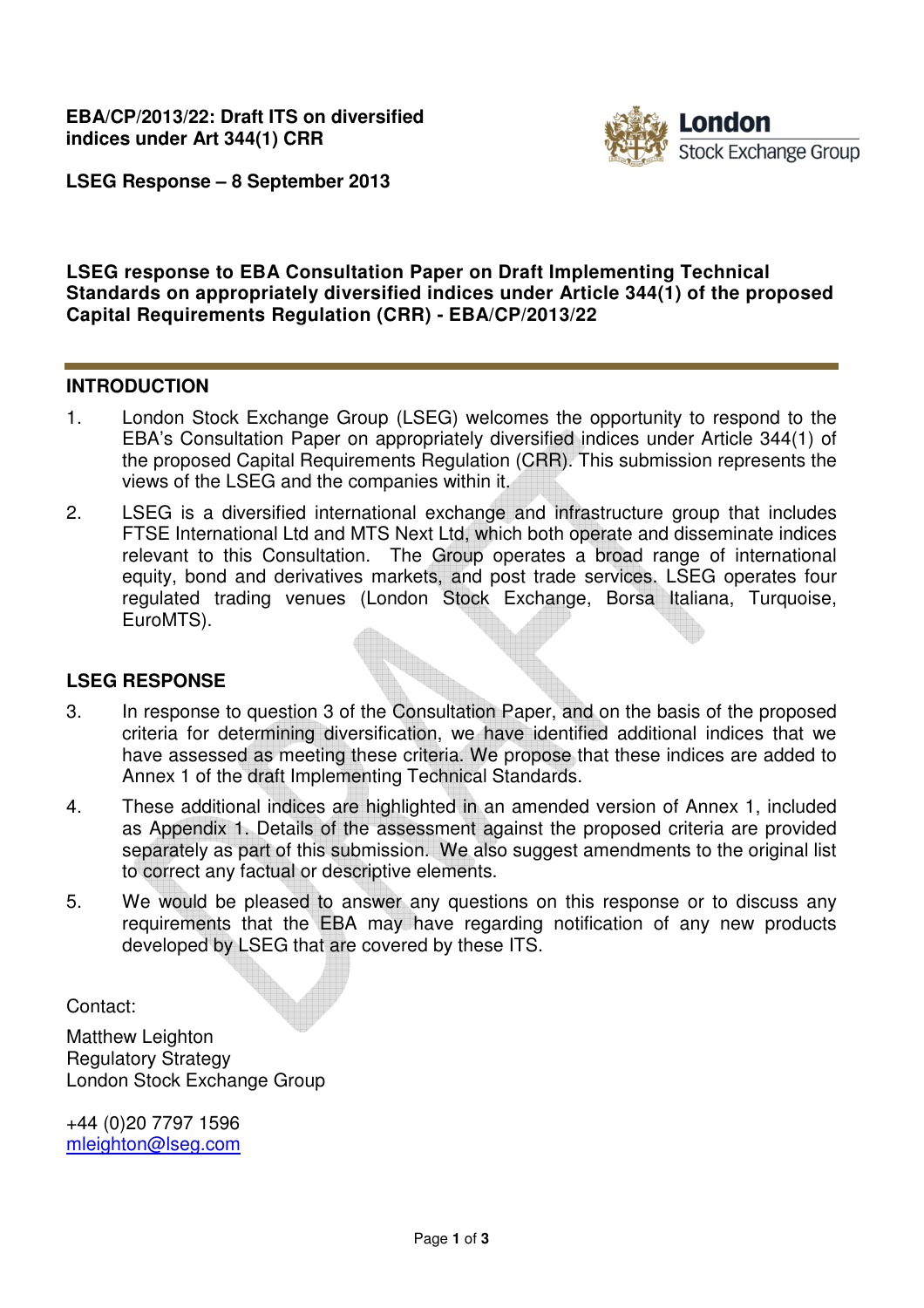

**LSEG Response – 8 September 2013**

# **APPENDIX 1**

*Annex 1 – Stock indices meeting the requirements of Article 344 of Regulation xx/xxx [CRR]* 

|     | Index                           | Country       |
|-----|---------------------------------|---------------|
| 1.  | S&P All Ords                    | Australia     |
| 2.  | <b>ATX</b>                      | Austria       |
| 3.  | BEL <sub>20</sub>               | Belgium       |
| 4.  | SaoPaulo - Bovespa              | <b>Brazil</b> |
| 5.  | TSE35                           | Canada        |
| 6.  | <b>CROBEX</b>                   | Croatia       |
| 7.  | <b>OMX</b> Copenhagen 20        | Denmark       |
| 8.  | DJ Euro STOXX 50                | EU            |
| 9.  | Euronext 100                    | EU            |
| 10. | <b>OMX</b> Helsinki General     | Finland       |
| 11. | CAC <sub>40</sub>               | France        |
| 12. | <b>SBF 120</b>                  | France        |
| 13. | <b>DAX</b>                      | Germany       |
| 14. | <b>GEX</b>                      | Germany       |
| 15. | <b>HDAX</b>                     | Germany       |
| 16. | <b>MDAX</b>                     | Germany       |
| 17. | <b>SDAX</b>                     | Germany       |
| 18. | Hang Seng                       | Hong Kong     |
| 19. | <b>FTSE MIB</b>                 | Italy         |
| 20. | Nikkei225                       | Japan         |
| 21. | <b>IPC</b> Index                | Mexico        |
| 22. | <b>AEX</b>                      | Netherlands   |
| 23. | <b>AMX</b>                      | Netherland    |
| 24. | <b>WIG20</b>                    | Poland        |
| 25. | <b>PSI 20</b>                   | Portugal      |
| 26. | <b>FTSE Straits Times Index</b> | Singapore     |
| 27. | IBEX35                          | Spain         |
| 28. | <b>OMX Stockholm 30</b>         | Sweden        |
| 29. | <b>SMI</b>                      | Switzerland   |
| 30. | <b>FTSE 100</b>                 | UK            |
| 31. | FTSE $mid-250$                  | UK            |
| 32. | S&P 500                         | <b>USA</b>    |
| 33. | Dow Jones Ind. Av.              | <b>USA</b>    |
| 34. | <b>NASDAQ</b>                   | <b>USA</b>    |
|     | <b>FTSE China A50</b>           | China         |
|     | <b>FTSE Eurofirst 100</b>       | EU            |
|     | <b>FTSE Eurofirst 80</b>        | EU            |
|     | <b>FTSE Eurotop 100</b>         | EU            |
|     | $D_{200}$ $\Omega$ of $\Omega$  |               |